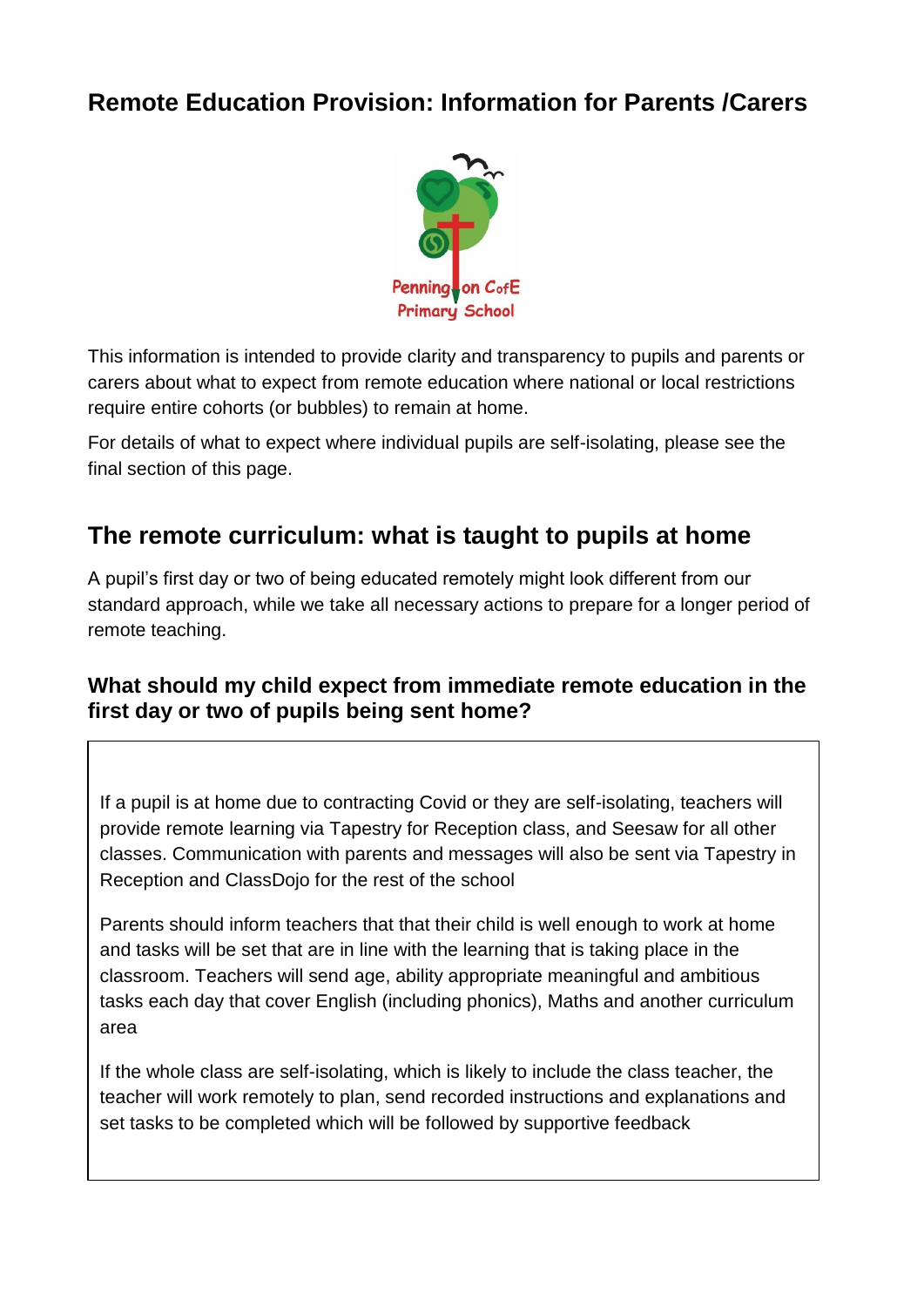## **Following the first few days of remote education, will my child be taught broadly the same curriculum as they would if they were in school?**

• We teach the same curriculum remotely as we do in school where possible and appropriate. However, we have needed to make some adaptations in some subjects. Some tasks do not lend themselves to remote learning and require interaction or collaboration with peers. When this happens, teachers will attempt to provide another task which will have a similar learning opportunity and outcome. We are also aware of different resources at home including technology and printing facilities. We aim to be inclusive.

# **Remote teaching and study time each day**

#### **How long can I expect work set by the school to take my child each day?**

We expect that remote education (including remote teaching and independent work) will take pupils broadly the following number of hours each day:

| Key Stage 1 | 3 hours |
|-------------|---------|
| Key Stage 2 | 4 hours |

## **Accessing remote education**

## **How will my child access any online remote education you are providing?**

Reception children's parents are given provided with login details for Tapestry so they can access school observations, activities set, videos and they can respond to individual tasks. It is a two-way dialogue

From Year 1, parents are provided with a Dojo login which enables them to directly message teachers and receive messages back

All parents in Key Stage 1 and 2 have been provided with a Seesaw login. Seesaw is a learning platform which enables teachers to voice record, set tasks and feedback

Parents are asked to keep logins safe and contact your child's class teacher if they are forgotten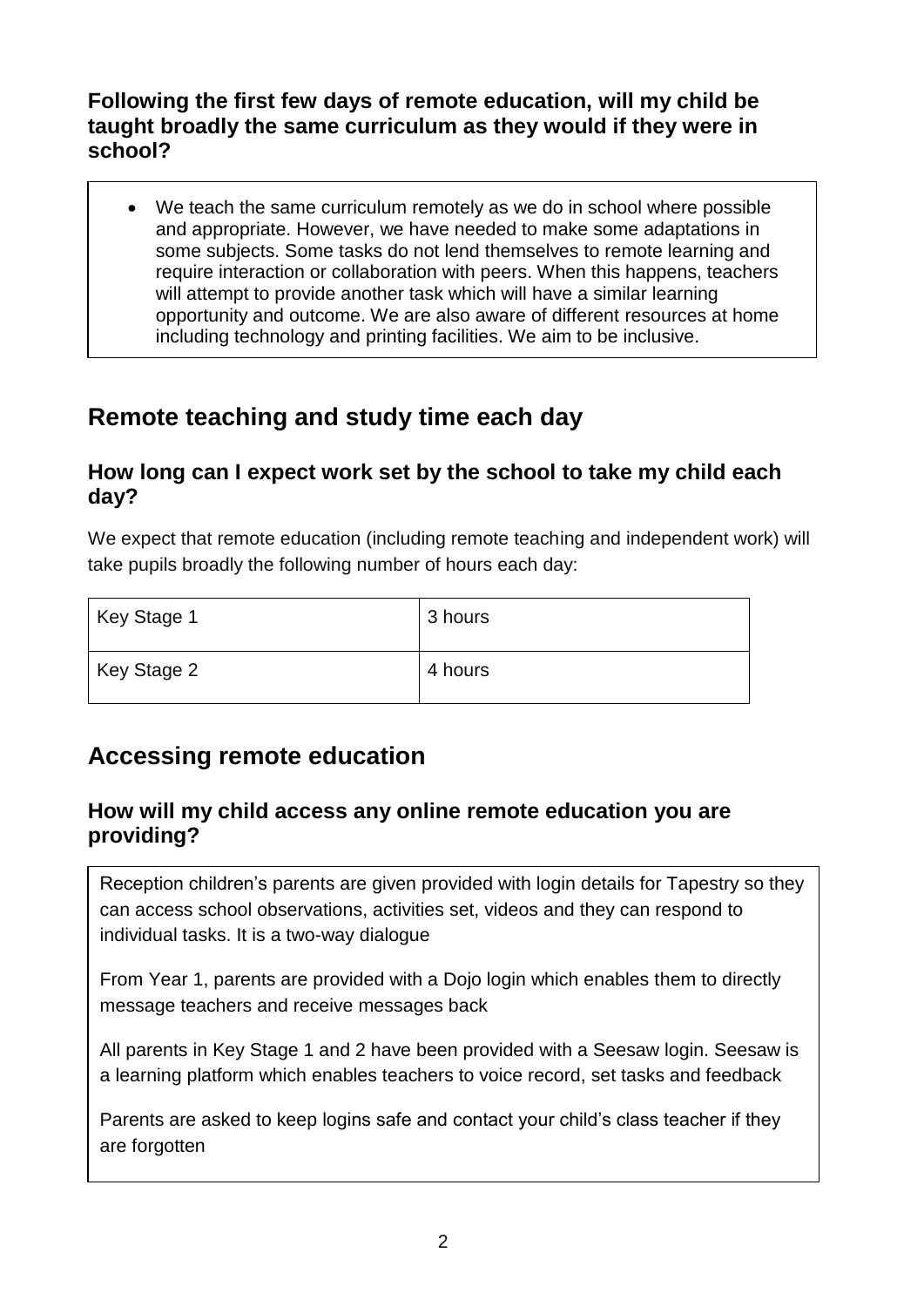#### **If my child does not have digital or online access at home, how will you support them to access remote education?**

We recognise that some pupils may not have suitable online access at home. We take the following approaches to support those pupils to access remote education:

- If you do not have a suitable device to work on to complete your online learning, please contact school. We have a number of devices that we can lend out. Currently, we cannot guarantee that we have enough to provide everyone with a device but we have applied for more devices and await their delivery
- Parents can collect exercise books and any other materials they might require from the school gate
- Any parent who is concerned or worried about submitting work to the teacher remotely or who is unable, should contact school for some further support

## **How will my child be taught remotely?**

We use a combination of the following approaches to teach pupils remotely:

. Some examples of remote teaching approaches:

- recorded teaching (visual/audio recordings made by teachers and the use of other pre-recorded lessons e.g. Oak National Academy lessons, video)
- printed paper packs produced by teachers (e.g. workbooks, worksheets)
- textbooks and reading books pupils have at home, Oxford Owl online reading resources
- commercially available websites supporting the teaching of specific subjects or areas, including video clips or sequences
- project work such as creative homework tasks /or internet research activities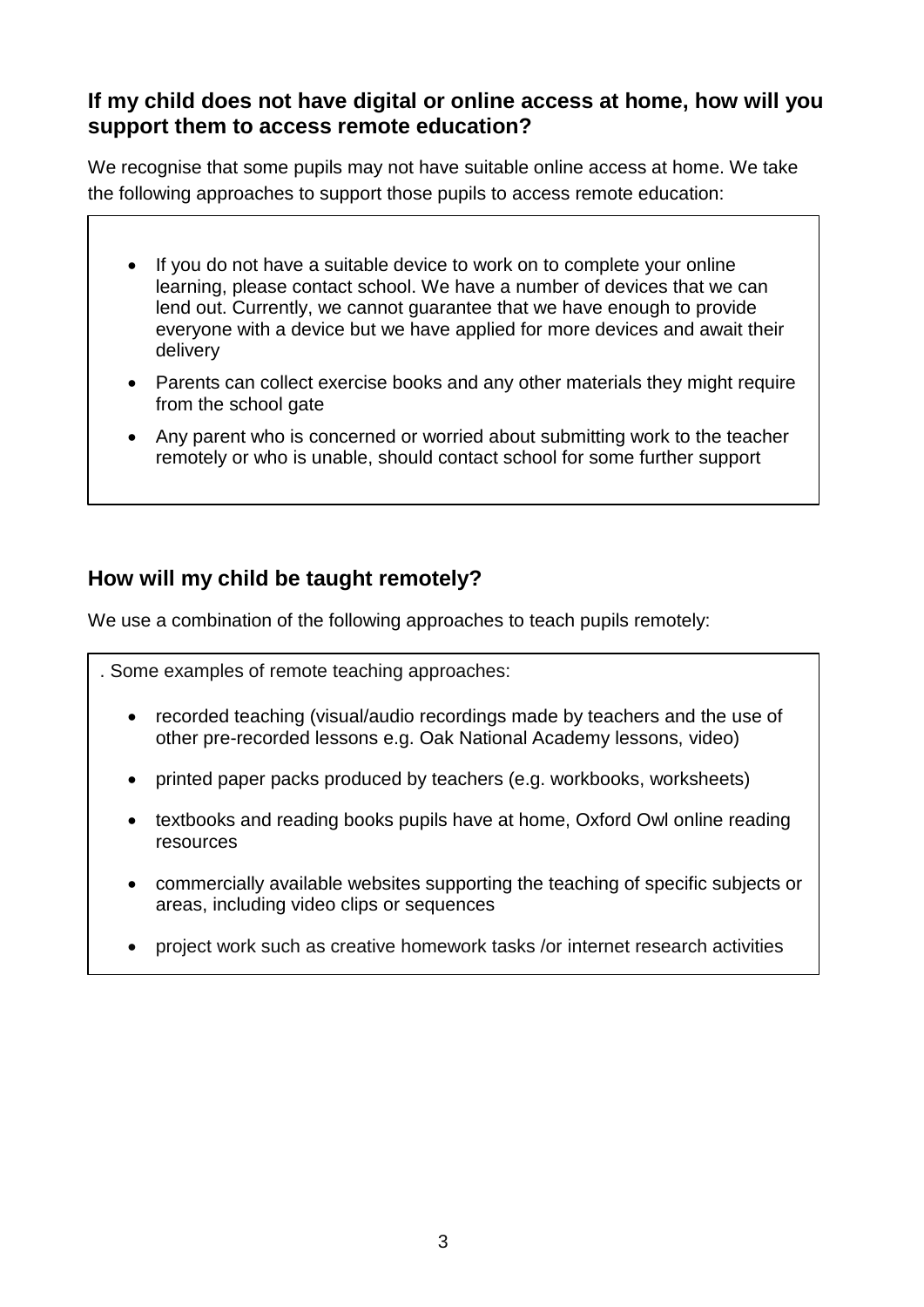# **Engagement and feedback**

## **What are your expectations for my child's engagement and the support that we as parents and carers should provide at home?**

- We expect all pupils to engage with remote education with the support of their parents. We also acknowledge that parental and pupil confidence, circumstances at home and resources are different for different families
- We will try our best to support you to support your children

## **How will you check whether my child is engaging with their work and how will I be informed if there are concerns?**

- Teachers will respond to uploaded work and tasks daily and provide constructive comments
- Each week, at our online staff meetings, staff will report to the Senior Leadership team if they are concerned about the engagement of any pupil. Teachers will Dojo message them directly and phone if they get no response to see if any support is required. The headteacher will phone to discuss any specific issues that are preventing any child receiving their education remotely
- If parents are unable to engage their children in remote education, staff will speak and encourage children to engage
- Where there is no engagement, even with support, the senior leadership team may treat this as a safeguarding concern. An Early Help may be suggested to a family which might include outside parenting support

## **How will you assess my child's work and progress?**

Feedback can take many forms and may not always mean extensive written comments for individual children. For example, whole-class feedback or quizzes marked automatically via digital platforms are also valid and effective methods, amongst many others. Our approach to feeding back on pupil work is as follows:

In this section, please set out briefly:

• Pupils' will receive daily feedback (written, voice recorded or emojis/symbols) on completed tasks and teachers will use this to plan further activities. Work will be differentiated to suit groups and individuals where possible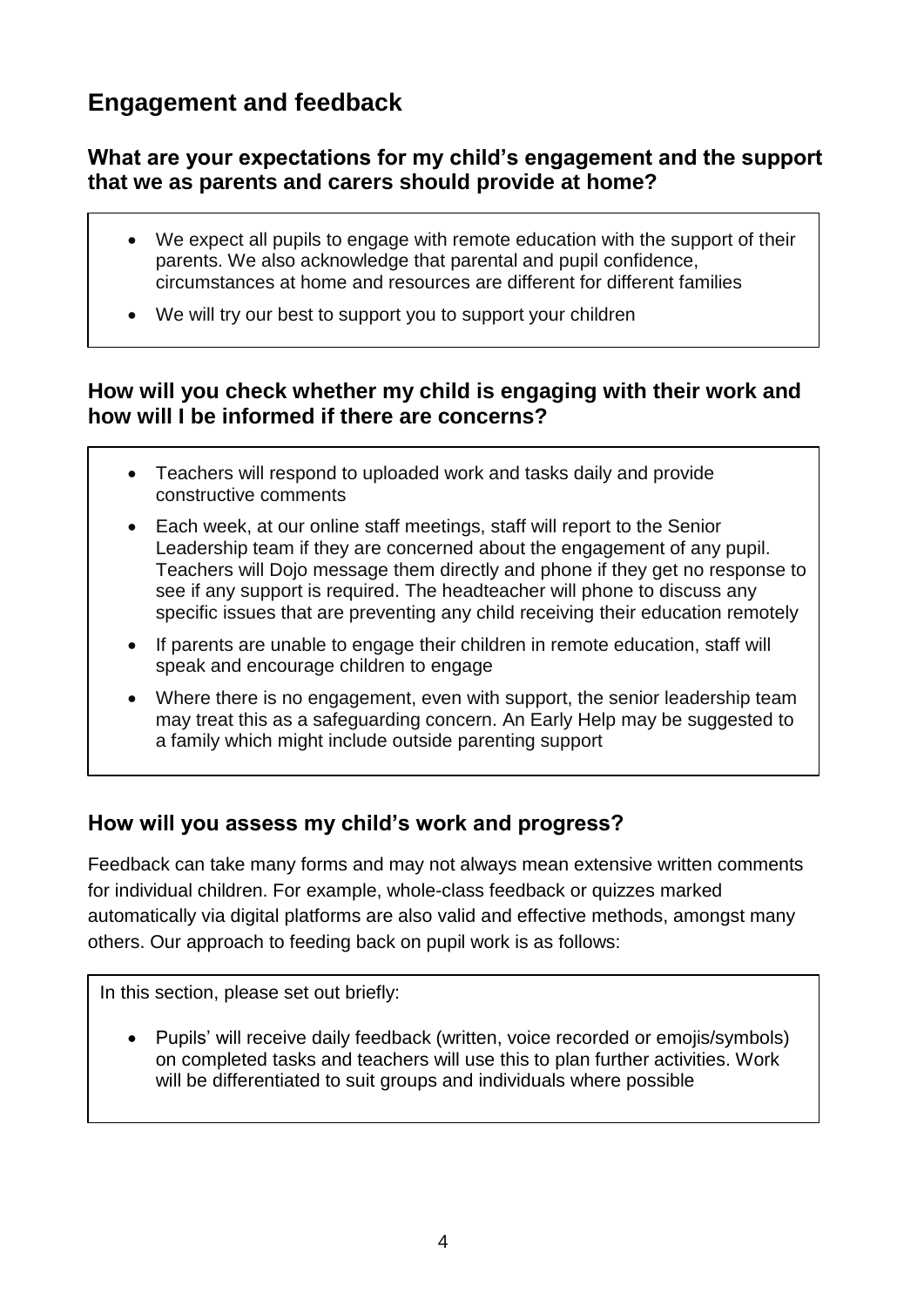# **Additional support for pupils with particular needs**

## **How will you work with me to help my child who needs additional support from adults at home to access remote education?**

We recognise that some pupils, for example some pupils with special educational needs and disabilities (SEND), may not be able to access remote education without support from adults at home. We acknowledge the difficulties this may place on families, and we will work with parents and carers to support those pupils in the following ways:

- All children with an EHCP are invited to attend school on site, including those who we have made applications for, and will continue to receive support as set out in their plan. For those with EHCPs who are at home, steps will be taken to ensure that we, where possible, provide the provision set out in their plan.
- Work will be differentiated to support different abilities therefore many children with disabilities will be able to access themselves
- Phone calls and supportive, informative messages will be sent regularly to parents who need educational or emotional support or advice
- School staff will show understanding and flexibility whilst enabling a high standard of remote learning is provided
- Practical physical resources may be loaned

# **Remote education for self-isolating pupils**

Where individual pupils need to self-isolate but the majority of their peer group remains in school, how remote education is provided will likely differ from the approach for whole groups. This is due to the challenges of teaching pupils both at home and in school.